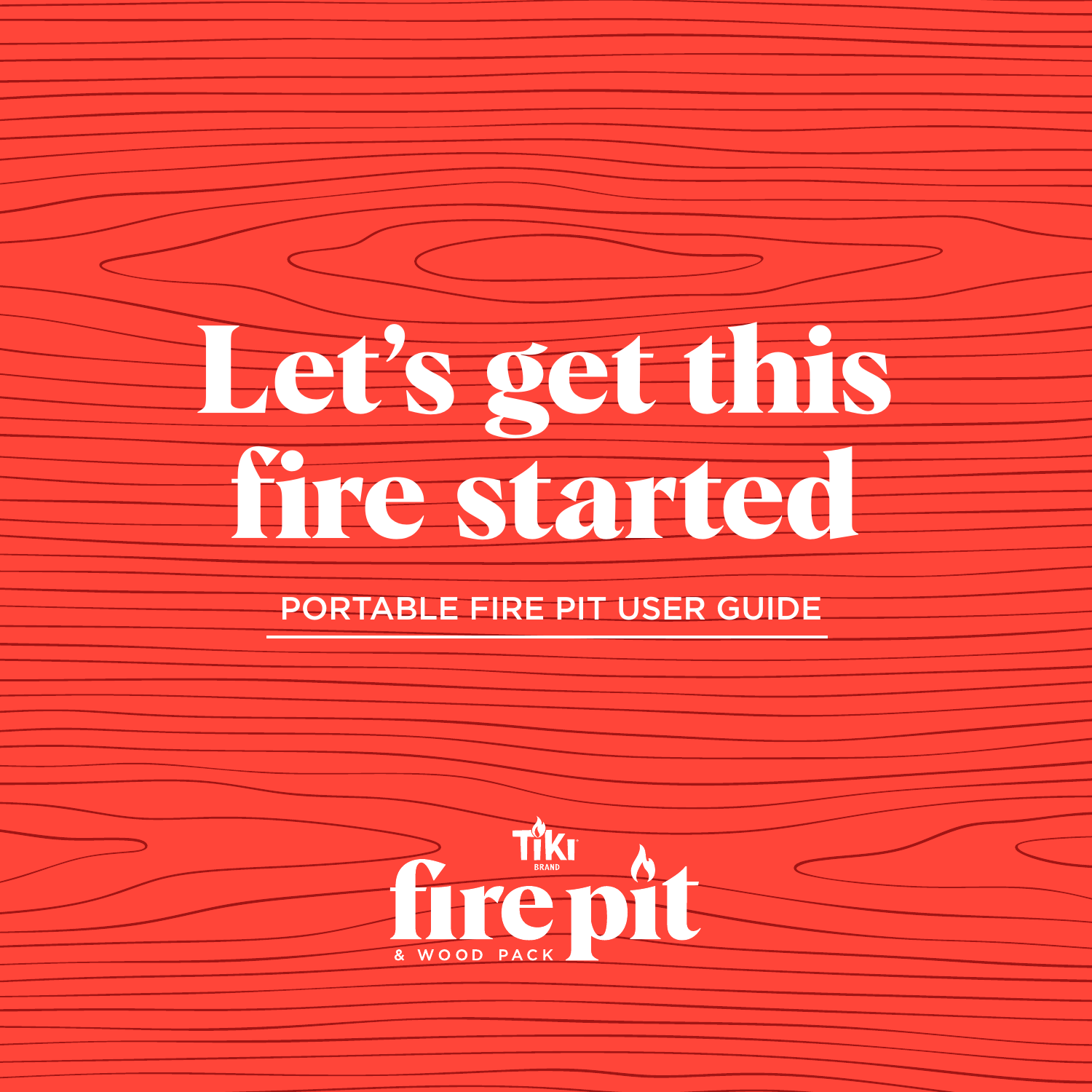## Table of contents

| Frequently Asked Questions. 10 |  |
|--------------------------------|--|
|                                |  |

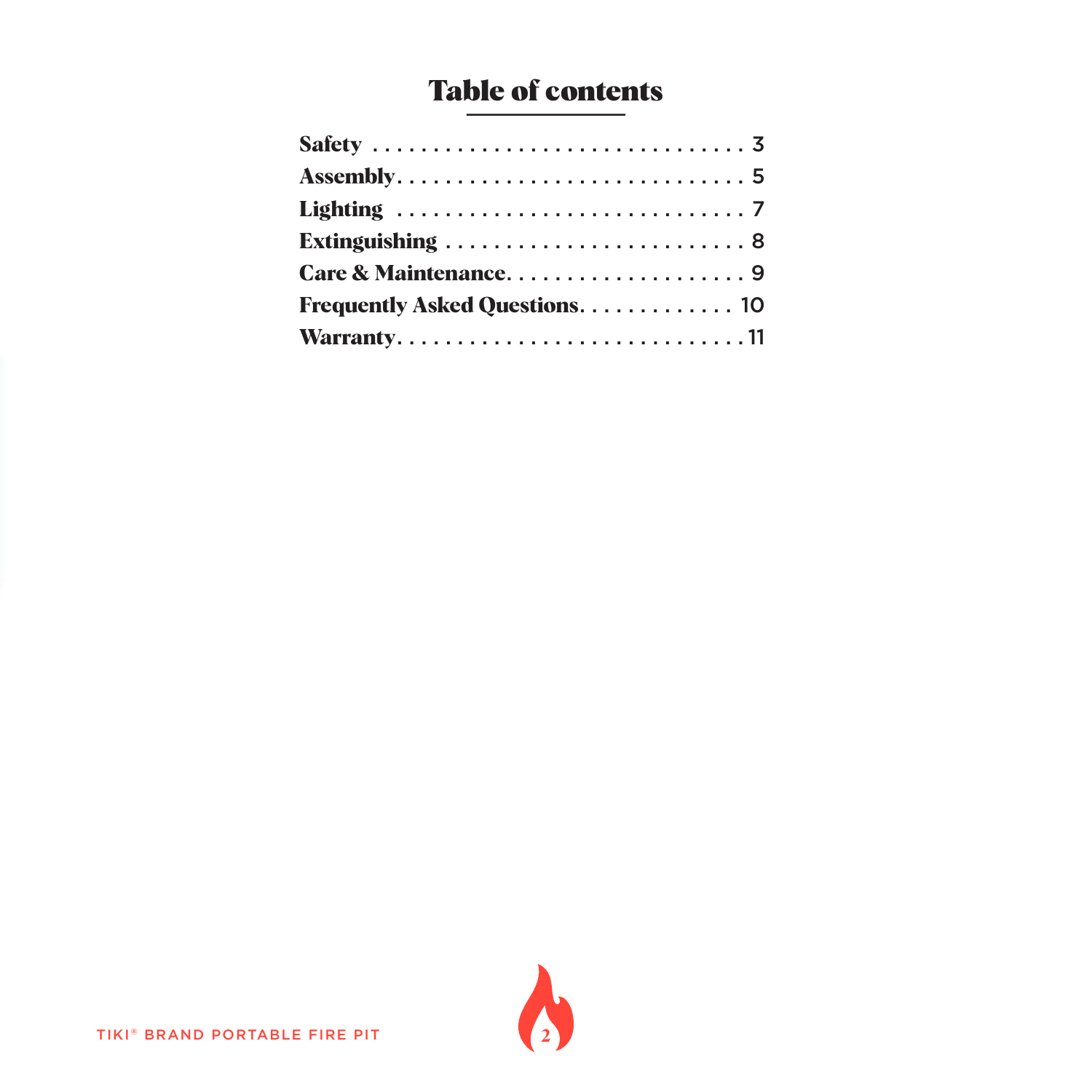# Fire Pit safety

**AWARNING:** DO NOT use this TIKI<sup>®</sup> Brand Fire Pit until you have read the operating instructions and safety warnings. Failure to do so can cause death, serious injury or property damage.

• FOR OUTDOOR USE ONLY. Toxic carbon monoxide fumes can accumulate and cause asphyxiation.



 **WARNING Hot Surface Hazard**

DO NOT touch when in use. The Fire Pit will be extremely hot when burning. Never attempt to touch, move, or clean your Fire Pit while in use and wait until it has completely cooled down.

- DO NOT operate, light, or use the Fire Pit any closer than within 15 ft. of walls, structures or buildings, or other combustible materials such as dry grass/bushes, awnings, etc.
- DO NOT use under a patio roof, low hanging branches, trellises, or overhangs of any kind including covered porches.
- DO NOT use the Fire Pit in any explosive environment such as areas where flammable or combustible gases may be present.
- DO NOT use the Fire Pit with fuel sources other than the TIKI® Brand Wood Pack or natural cut firewood.
- DO NOT use an electric style grill starter. Use only matches or lighters which will provide a flame and then can be moved away from the fire once it has begun.
- • DO NOT use gasoline, kerosene, diesel fuel, lighter fluid, alcohol, or any other flammable liquid to light or relight the Fire Pit.
- DO NOT store or use gasoline or any other flammable vapors, liquids, or materials in the vicinity of the Fire Pit.
- DO NOT store or use LP cylinders within 30 ft. of the Fire Pit while it is in operation.
- DO NOT use the Fire Pit on or near automobiles, trucks, vans, recreational vehicles, or boats.
- DO NOT place on any combustible surface such as wood, dry grass, leaves, mulch, etc.
- • Only operate under the supervision of an adult.
- • Keep clothing, hair and face away from flame when lighting.
- DO NOT lean over the Fire Pit when lighting or when it is in use.
- • DO NOT breathe smoke from the fire and avoid getting smoke in your eyes.
- • DO NOT use product while under the influence of drugs or alcohol.
- DO NOT leave unattended either while in use or while hot, especially when children or pets are nearby.
- • Flames may reach a height of 3 ft. from the top of the Fire Pit.
- DO NOT use the Fire Pit in windy conditions.
- When using the Fire Pit, exercise the same precautions you would with any open fire.
- • Never leave the Fire Pit unattended until the flames go out.
- • DO NOT use water to extinguish the fire under normal circumstances as this could cause damage to the Fire Pit. Only extinguish with water during emergencies.

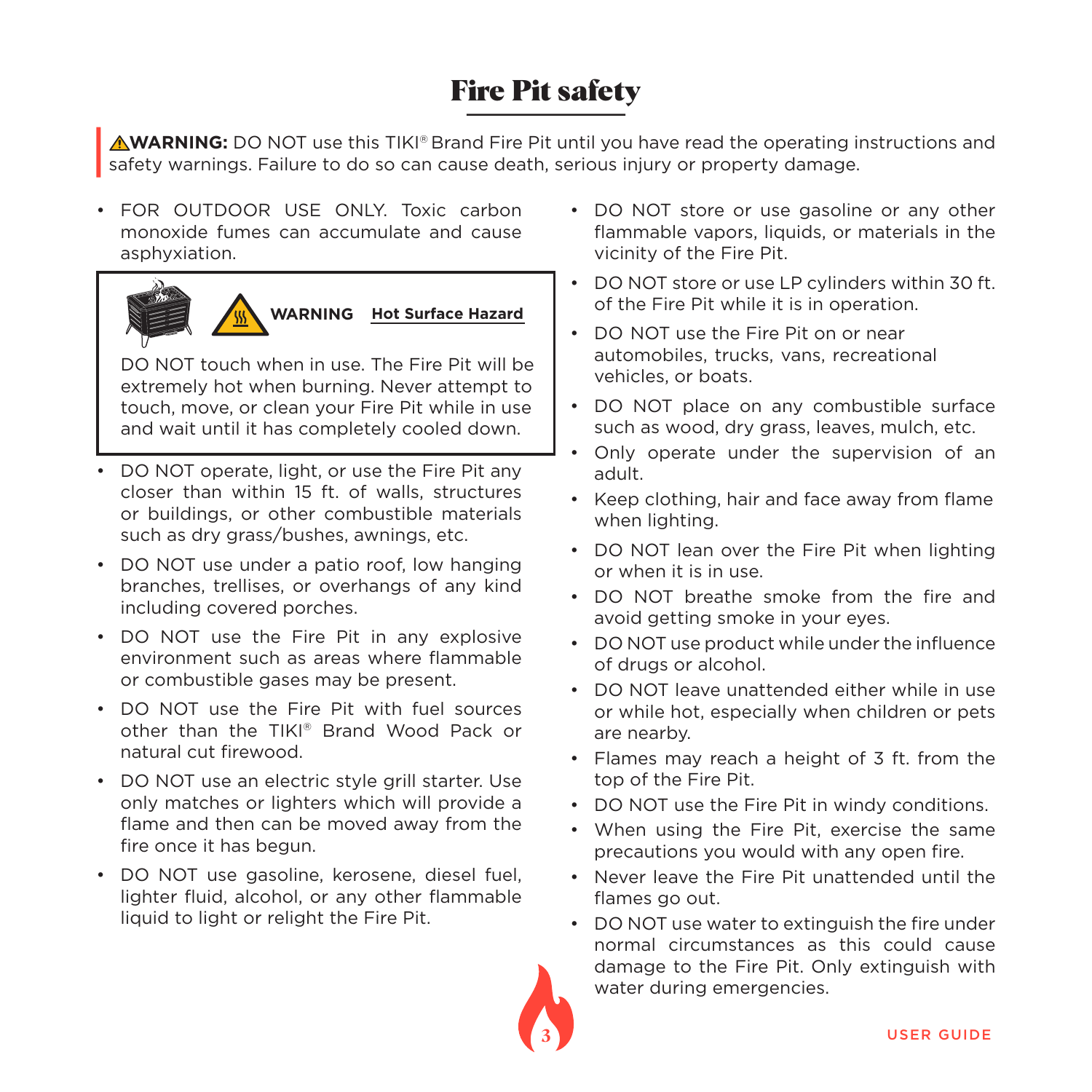## Fire Pit safety (cont.)

- DO NOT cover the Fire Pit with the cloth cover until it has completely cooled down approximately 12 hours.
- • Always use the Fire Pit in accordance with all applicable local, state, and national codes. Contact your local fire department for details.
- • DO NOT alter or modify the Fire Pit in any manner.
- The Fire Pit should be inspected and cleaned regularly after every use.
- • When lifting and moving the Fire Pit always wear protective clothes/gloves to prevent injury.

**IMPORTANT:** Natural cut firewood naturally contains sap, water, and air pockets as well as irregularities that lead to the potential to eject sparks. We recommend placing a fire screen (sold separately, see page 9) over the Fire Pit to prevent sparks from escaping. Always follow local laws and ordinances when burning.

## Wood Pack safety

 **WARNING:** DO NOT use this TIKI® Brand Wood Pack until you have read the operating instructions and safety warnings. Failure to do so can cause death, serious injury or property damage.

- This Wood Pack contains petroleum distillates.
- This size Wood Pack is intended for outdoor use only. The Wood Pack is combustible.
- • Keep out of reach of children and pets.
- • Pellets are not intended for animal or human consumption. Consuming these pellets can cause sickness, serious illness, or death.
- If swallowed DO NOT induce vomiting, and contact poison control, a physician or local emergency services.
- Store the Wood Pack in a cool, dry, and wellventilated area.
- Store away from flame or direct heat source, or anything that may puncture the bag.
- For TIKI® Brand Fire Pit use only. Not intended for grills, smokers, pellet burners, stoves, or any other enclosed burning system.
- • DO NOT add additional Wood Packs until the flame reduces below the top rim of the Fire Pit.
- Never leave fire unattended.
- Disposal of Ashes-Once the unit has cooled down, ashes should be placed in a metal container with a tight-fitting lid. The closed container of ashes should be placed on a noncombustible floor or on the ground, well away from combustible materials, pending final disposal.
- When the ashes are disposed by burial in soil or otherwise locally dispersed, they should be retained in the closed container until all cinders have thoroughly cooled.

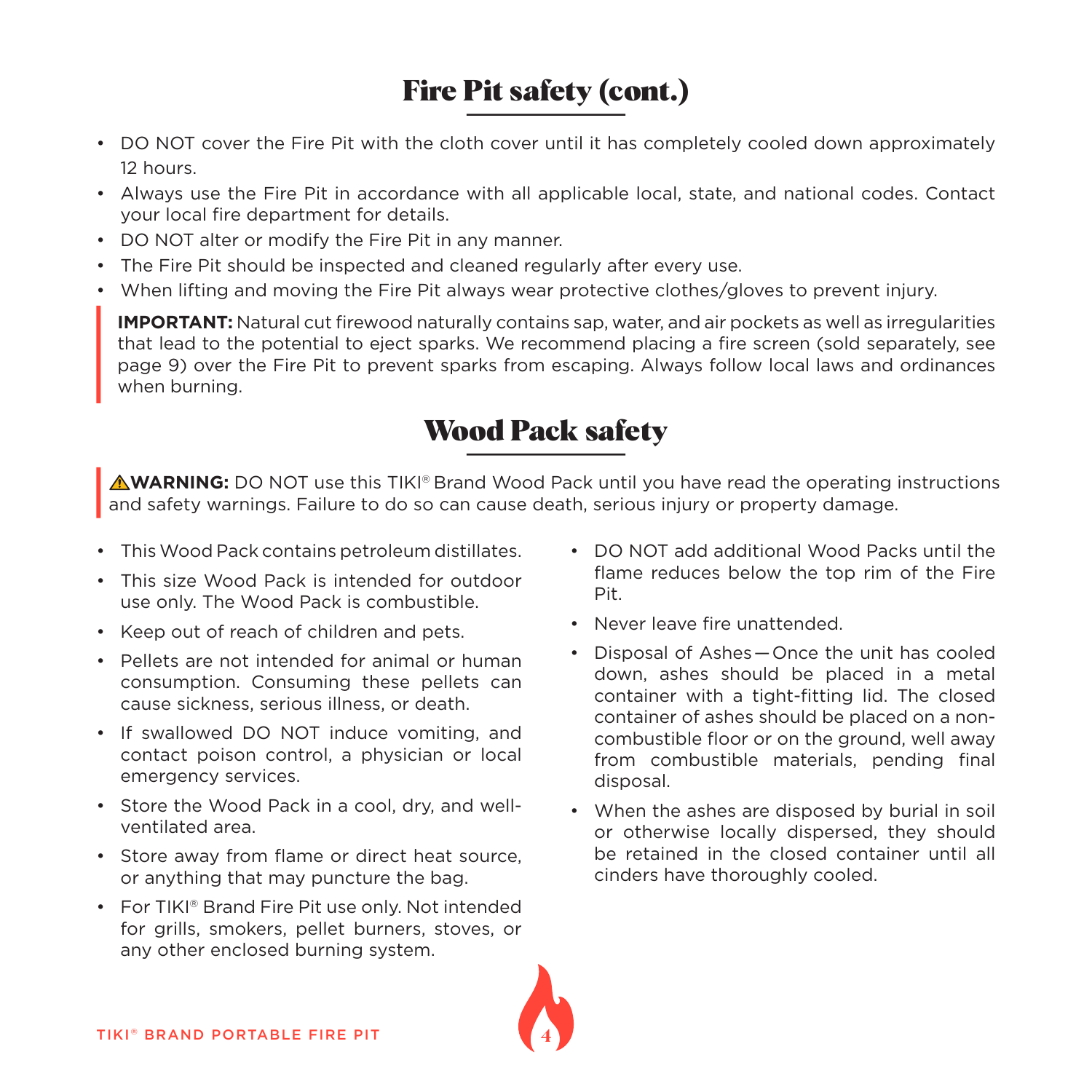## Pre-assembly

**ACAUTION:** Some parts may contain sharp edges. Wear protective gloves when assembling, moving, or handling product.

Compare all parts with the Package Contents and Hardware Included lists. If any part appears missing or damaged, DO NOT assemble or use this product. Return to the place of purchase or contact Customer Service at 1-888-473-1088.

| Part | <b>Description</b><br><b>Quantity</b> |   |
|------|---------------------------------------|---|
| А    | Fire Pit                              |   |
| В    | Legs                                  | 2 |
| C    | Cover                                 |   |
| D    | Wood Pack                             |   |
| Ε    | Ash Pan (preassembled to Fire Pit)    | 1 |
| F    | Hardware Pack                         |   |
| G    | <b>Screws</b>                         | ൳ |
| н    | <b>Phillips Screwdriver</b>           |   |





**NOTE:** Hardware not shown to actual size.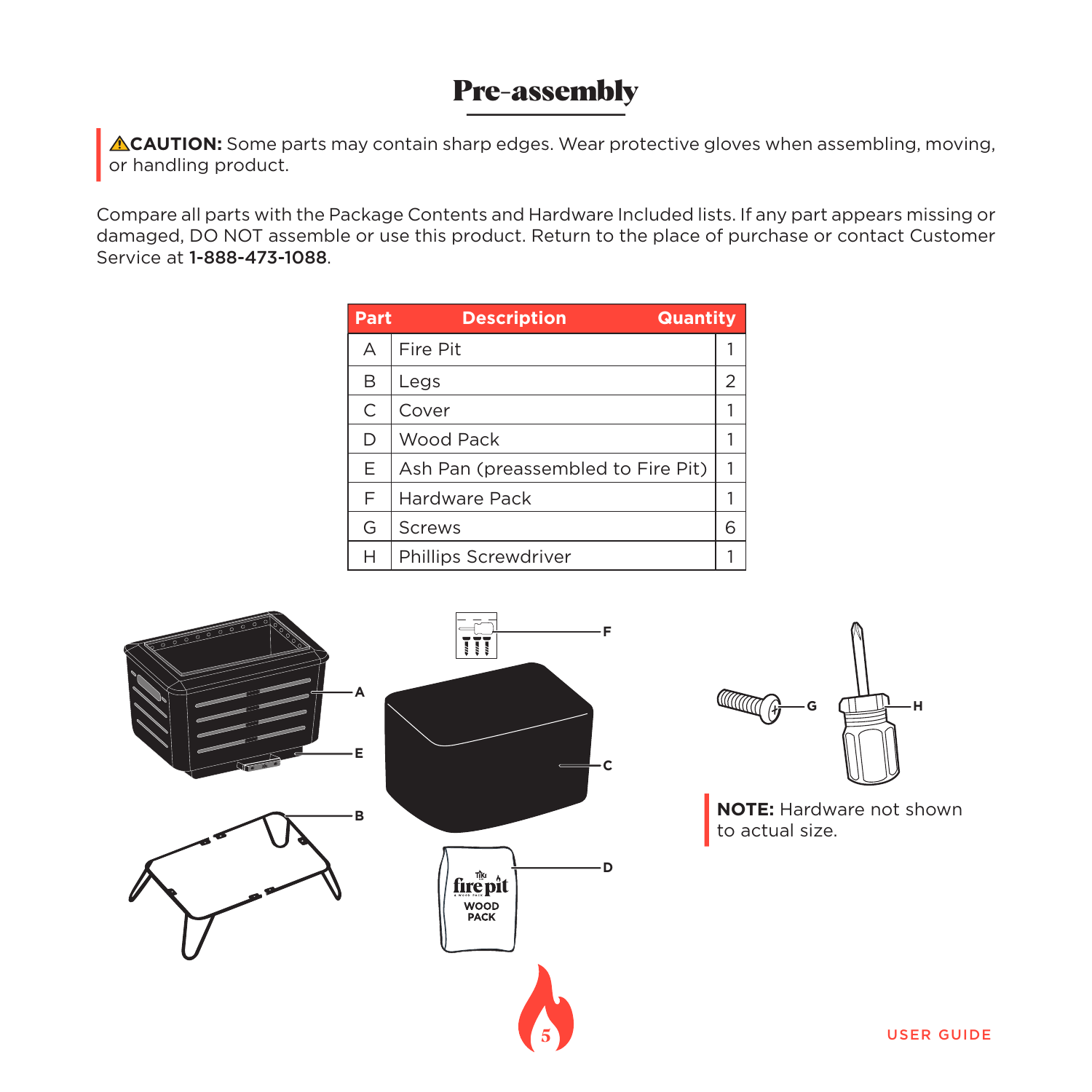## Assembly

**ACAUTION:** Some parts may contain sharp edges. Wear protective gloves when assembling, moving, or handling product.



Remove contents and legs (B) from inside the Fire Pit (A) and remove the ash pan (E).

To prevent scratching or damage, set the Fire Pit upside down on a soft surface.



Align the leg tabs (I) and screw in all 6 screws (G).



Turn the Fire Pit back over and re-insert the ash pan (E).

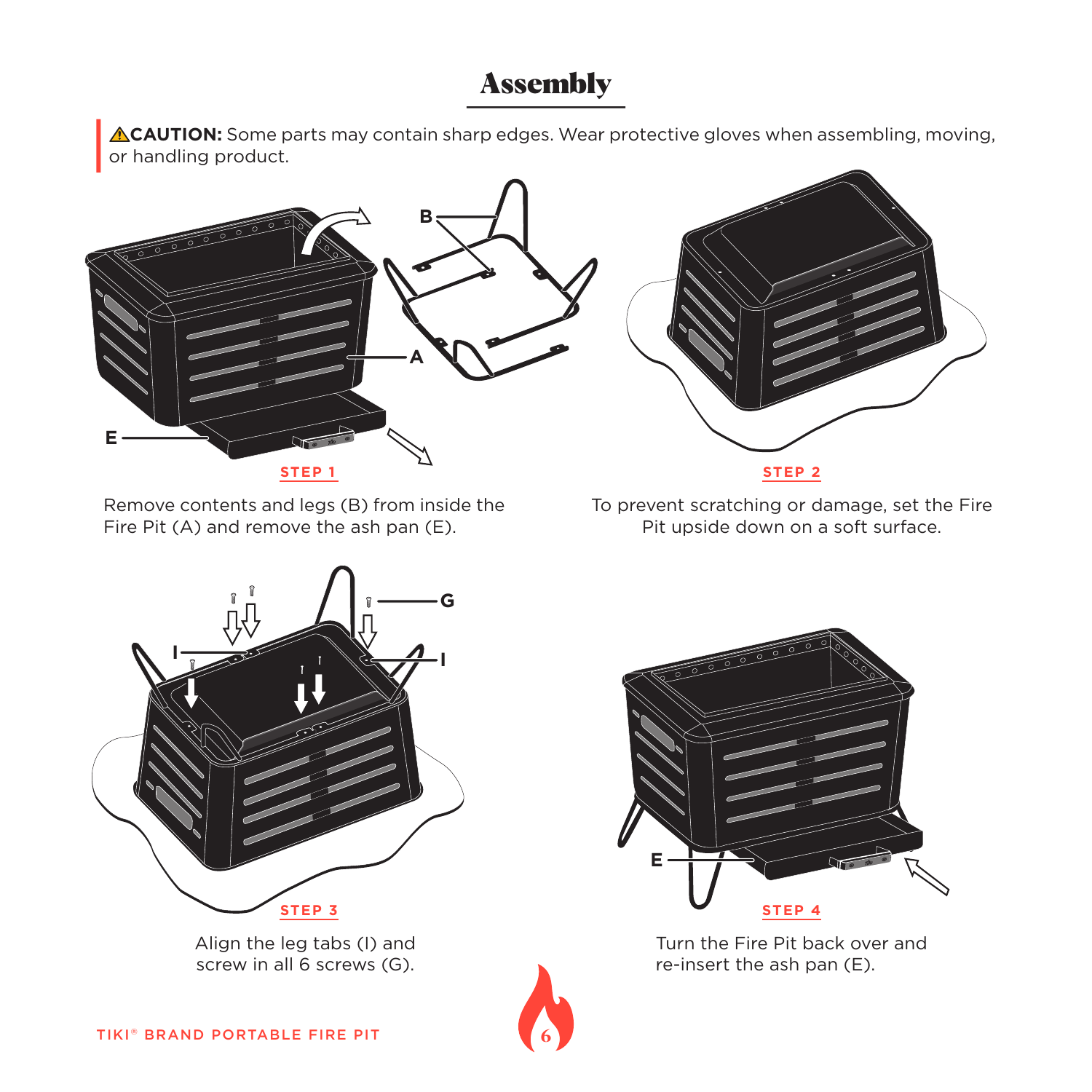## Light your Fire Pit



You can use Wood Packs (see below) or natural cut firewood (see page 8) to light your fire.

## Light your Fire Pit

using Wood Packs



**STEP 1**

Place the Wood Pack (D) in the Fire Pit (A) with the flat side down.



Light all 4 corners of the Wood Pack (D). The safest method for igniting is to use a longstemmed match or lighter and ensure you are not wearing loose clothing. You should see a full flame in under 5 minutes.

**ACAUTION:** Keep clothing, hair and face away from flame when lighting.

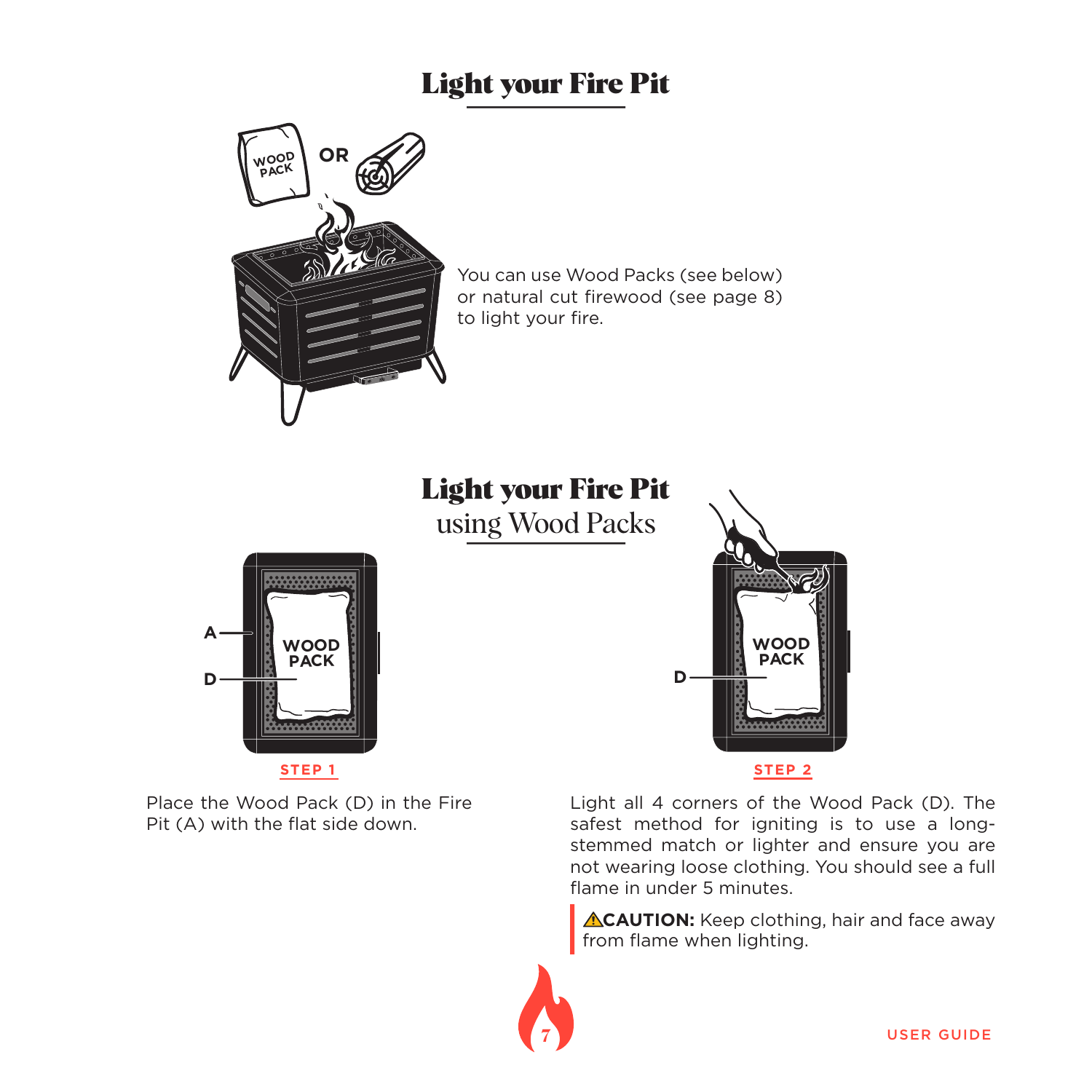## Light your Fire Pit using natural cut firewood



- Stack kindling, newspaper, a commercially-available fire starter or TIKI® Brand Fire Starter, in the center of the Fire Pit.
- • Build larger pieces of wood around the fire starter.
- • Ignite the kindling, newspaper, or fire starter with a match. Use with caution as these ignitable materials could catch fire quickly and could cause burns if your hand is too close to the fire.
- DO NOT use lighter fluid to light the natural cut wood. Logs should be less than 16 in. in length. DO NOT use any flammable fluids (gasoline, lighter fluid, etc.) to light or relight fires. Doing so could cause serious injury and lead to the fire getting out of control.

## Extinguishing

The safest and preferred method for extinguishing a fire is to wait it out and allow the fire to burn out naturally. This method takes the longest but results in the least amount of smoke, less mess, and the best experience. Never leave the Fire Pit unattended to ensure that the fire goes out completely.

Only in the case of an emergency should you use a garden hose and water:

**NOTE:** If no garden hose is available, you can pour water over the Fire Pit. Use caution as this generates a significant amount of steam and smoke. You can also use sand or a dry chemical extinguisher that is specified for wood fire applications.

- Stand back at least 5 ft. while spraying to avoid the hot steam and debris.
- • Spray the coals and inside the Fire Pit continuously for 5 minutes or until there is no visible flames and steam has dissipated.
- • Using your fire poker (sold separately), stir remaining contents to ensure no hot coals or flames remain. Spray an additional 5 minutes if flames persist.

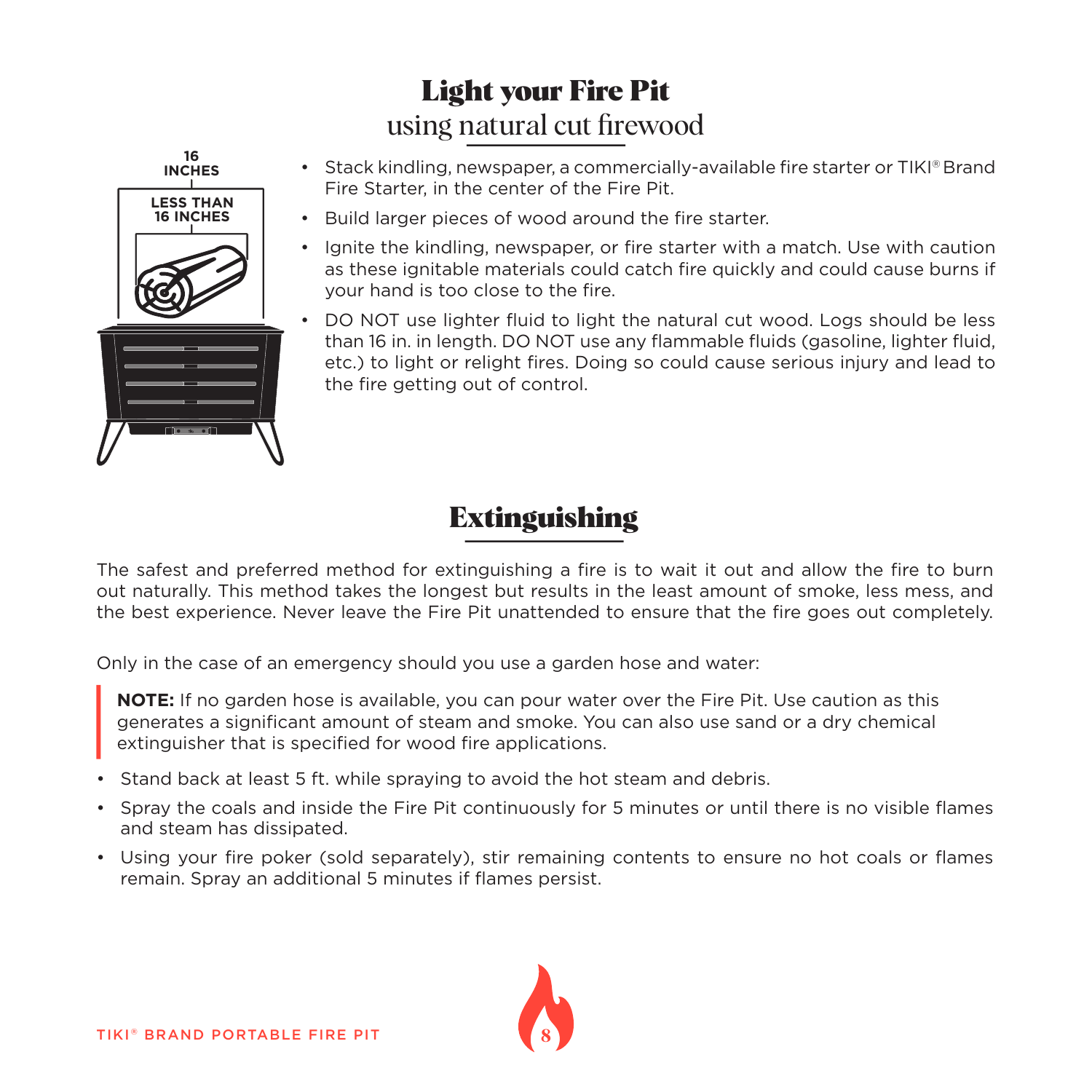## Care & maintenance

**ACAUTION:** Allow the Fire Pit to cool for at least 12 hours before performing any cleaning or maintenance. Some parts may contain sharp edges. Wear protective gloves when moving or handling product.

With proper care, you can improve the efficiency and performance of your Fire Pit and prolong its life. Here is how you should care for your Fire Pit:

- Cover during periods of inactivity. Cover the Fire Pit after the Fire Pit has cooled.
- Clean out ash regularly after Fire Pit has cooled completely. Carefully brush the left-over ash through the grate and into the ash tray. Remove the ash tray (E) and dispose of the ash and debris properly. Wood ash mixed with water creates a basic (alkaline) solution which can affect finishes and stainless steel.

You should always use metal containers for ash disposal. Never leave the ash container on a combustible surface.

DO NOT use ash in a garden or landscape application unless you review local laws and ordinances. Lamplight Farms Incorporated has not evaluated ash applications on gardens or landscapes and cannot advise on proper application.

• Clean the Fire Pit with dish soap or baking soda. Rinse clean with water. Thoroughly clean the top of the Fire Pit if you notice any residue. DO NOT use oven cleaner or abrasive cleaners as they will damage the finish. Thoroughly dry the Fire Pit with a soft cloth to prevent rust from forming.



# Keep the fire going

FOR MORE WOOD PACKS AND OTHER PRODUCTS TO HELP YOU ENJOY YOUR FIRE, VISIT TIKIBRAND.COM

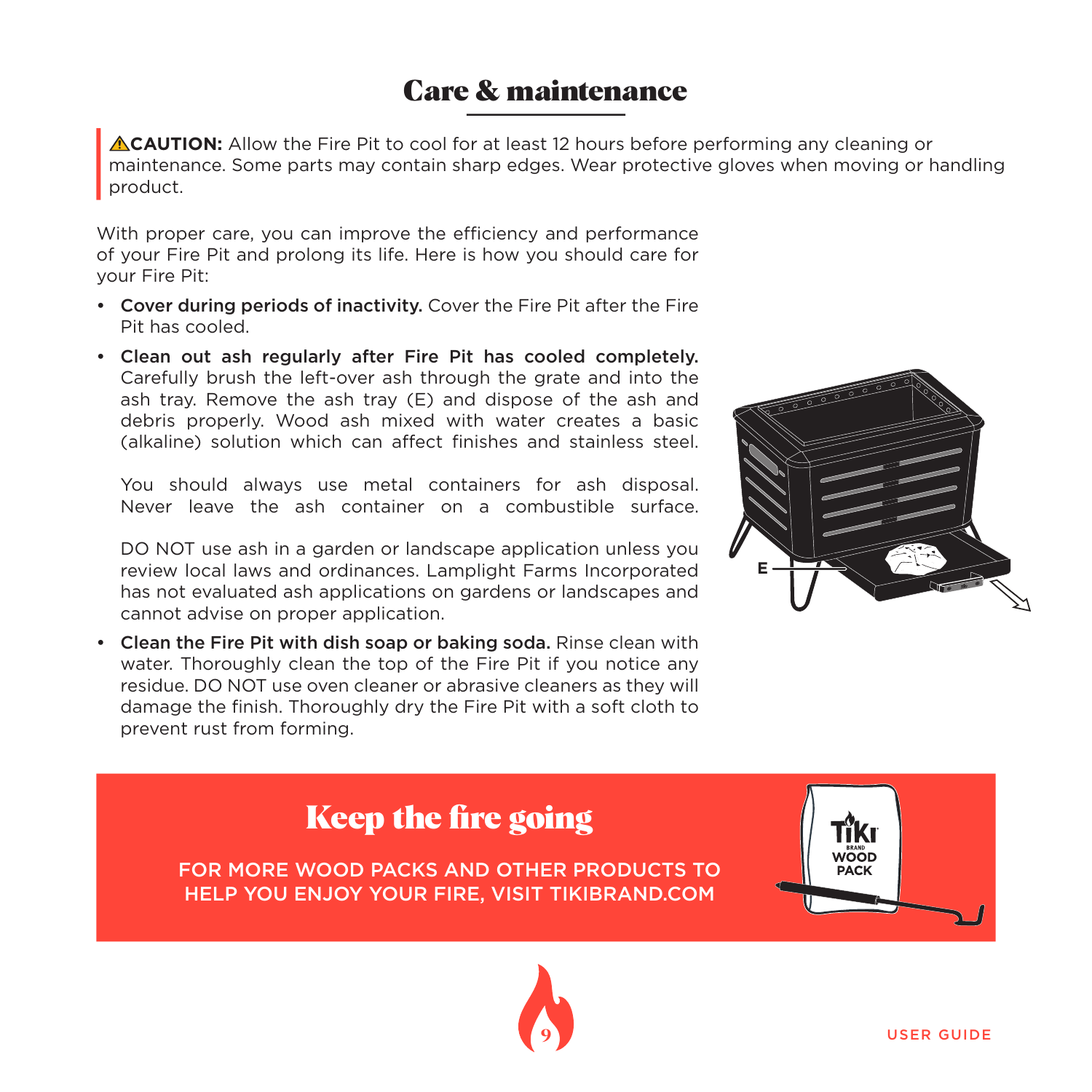### Frequently asked questions

#### Can I use firewood in the Fire Pit?

Yes. Never use "green" wood. For example, freshly cut wood from a live tree (cut less than six months ago). The moisture content is too high and will result in incomplete combustion and smoke. Logs should be less than 16 in. in length. At least one portion of every log should be touching the bottom of the flame basin for maximum stability. Never add flammable or combustible liquids to the Fire Pit after ignition. This could lead to flare ups in the ash pan and flame basin

#### Can I add more than one Wood Pack?

Avoid adding a second Wood Pack until the flames stop reaching above the top of the Fire Pit. Adding a second Wood Pack too early reduces your total burn time. The Wood Pack burns with a flame for approx. 30 min.

#### What are the Wood Packs made of?

The patent pending TIKI® Brand Wood Pack is made from wood pellets mixed with a starter fluid and sealed in the easy light bag. The pellets are made from sawdust that is sourced as a by-product from a number of manufacturing processes (lumber, window frames, hardwood flooring, etc.). The result is an energy dense and sustainable way to light your fire.

#### Can I control the flame height?

The Wood Pack is designed to maintain a full and consistent flame for approximately 30 minutes. If you desire more control over the flame size you can use wood logs and add more or less based on preference.

#### When should I add another Wood Pack or firewood?

When the flames stop reaching above the top of the Fire Pit, add another Wood Pack or firewood to continue burning with a brilliant flame.

#### Do I have to stir the wood pellets after lit, if using a Wood Pack?

TIKI® Brand Wood Packs do not require stirring. The deeper the wood pellet bed remains, the longer your burn time will extend. Use with fire poker (sold separately) that is at minimum 30 in. long.

#### Can I cook or roast marshmallows over the Fire Pit?

Yes , if you follow all other instructions, warnings, and good fire safety practices. If cooking over the TIKI® Fire Pit and Wood Pack, wait until flames die down and the wood pellets begin to form glowing coals.

#### Do I need lighter fluid or newspaper to start the Wood Pack?

No, simply light the bag in each corner to start the fire.

#### How do I clean the Fire Pit?

If soot or ash has accumulated on the outside of the Fire Pit, wipe down with a damp cloth. Rinse with clean water and use dish soap or baking soda. DO NOT use any abrasive cleaners as they will damage the finish. Once you've removed all residue, dry with a soft cloth to prevent any rust from forming.

#### How long do I have to wait before I put the cover on?

If using the TIKI® Brand Wood Pack, this should take approximately 12 hours and is designed to completely consume leaving minimal ash. If you are using wood logs, times will vary depending on the amount of wood used and consumed. Be sure to clean out all ash, taking appropriate safety measures, to ensure there are no embers left over before putting the cover on.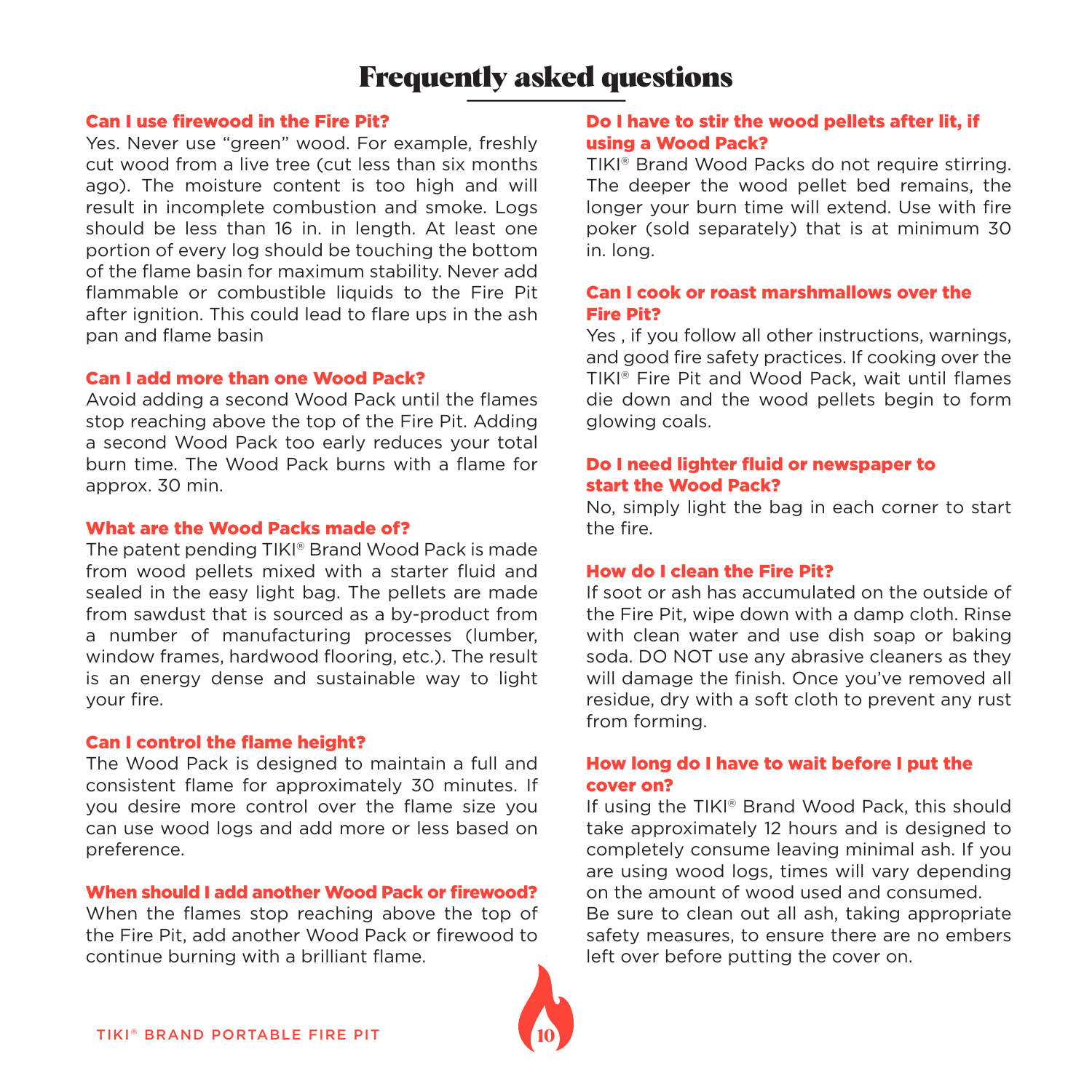## Frequently asked questions

#### Where can I put my Fire Pit?

The Fire Pit should not be used closer than 15 ft. to any walls, structures or buildings, and should not be placed on any combustible surface such as wood, dry grass, leaves or mulch. Flames may reach a height of 3 ft. above the top of the Fire Pit. Further, the Fire Pit should not be used under a patio roof, any low hanging branches, trellises or overhangs of any kind, including covered porches. If used on a grassy area, you should have a non-flammable, heat resistant mat placed under the Fire Pit.

#### How do I get the least amount of smoke possible?

The Fire Pit was designed to create the perfect environment for a low smoke burn, but there are a few factor's that ensure a low smoke fire.

1. TIKI® Wood Packs were designed specifically for this purpose and will require the least amount of effort. 2. When using firewood make sure it is dry, seasoned, cut to less than 16", and positioned under the top edge of the pit. Starting your fire with the TIKI® Starter Pack will decrease the amount of time needed to get your fire up to a temperature for emitting as little smoke as possible. **3.** If you have done steps 1 or 2 and are still experiencing smoke, make sure your pit has been cleaned thoroughly. Any leftover ash can hinder airflow and create unwanted smoke.

#### How many logs fit comfortably inside the Fire Pit and what configuration is recommended?

Approximately 2 standard split cord wood logs should fit. Be sure all logs are under 16" in length and fit underneath the top edge of the fire pit to ensure low smoke benefits.

#### How often do I need to empty the ash catcher pan?

The pan should be emptied after every use.

#### What are the best practices for storing my Fire Pit?

Keep the Fire Pit in a covered environment away from moisture. Keep it out of reach of children and pets.

#### Can I use this Portable Pit camping?

Yes, but be mindful of all other use instructions, local laws, and ordinances.

#### What are the best practices for transporting in a vehicle?

Make sure fire pit is cool and ash is properly disposed of. Put the cover on to contain the ash tray and any leftover debris.

For more information on other things you should know, refer to this user guide or visit **tikibrand.com.**

## Limited Warranty

Visit tikibrand.com/our-guarantee or contact us at 1-888-473-1088 for more information.

For information on patents go to tikibrand.com/patents

 **WARNING:** This product and combustion products emitted when this product is burning can expose you to chemicals including carbon monoxide which is known to the State of California to cause birth defects or other reproductive harm, and lead which is known to the State of California to cause Cancer and birth defects or other reproductive harm. For more information go to www.P65warnings.ca.gov.